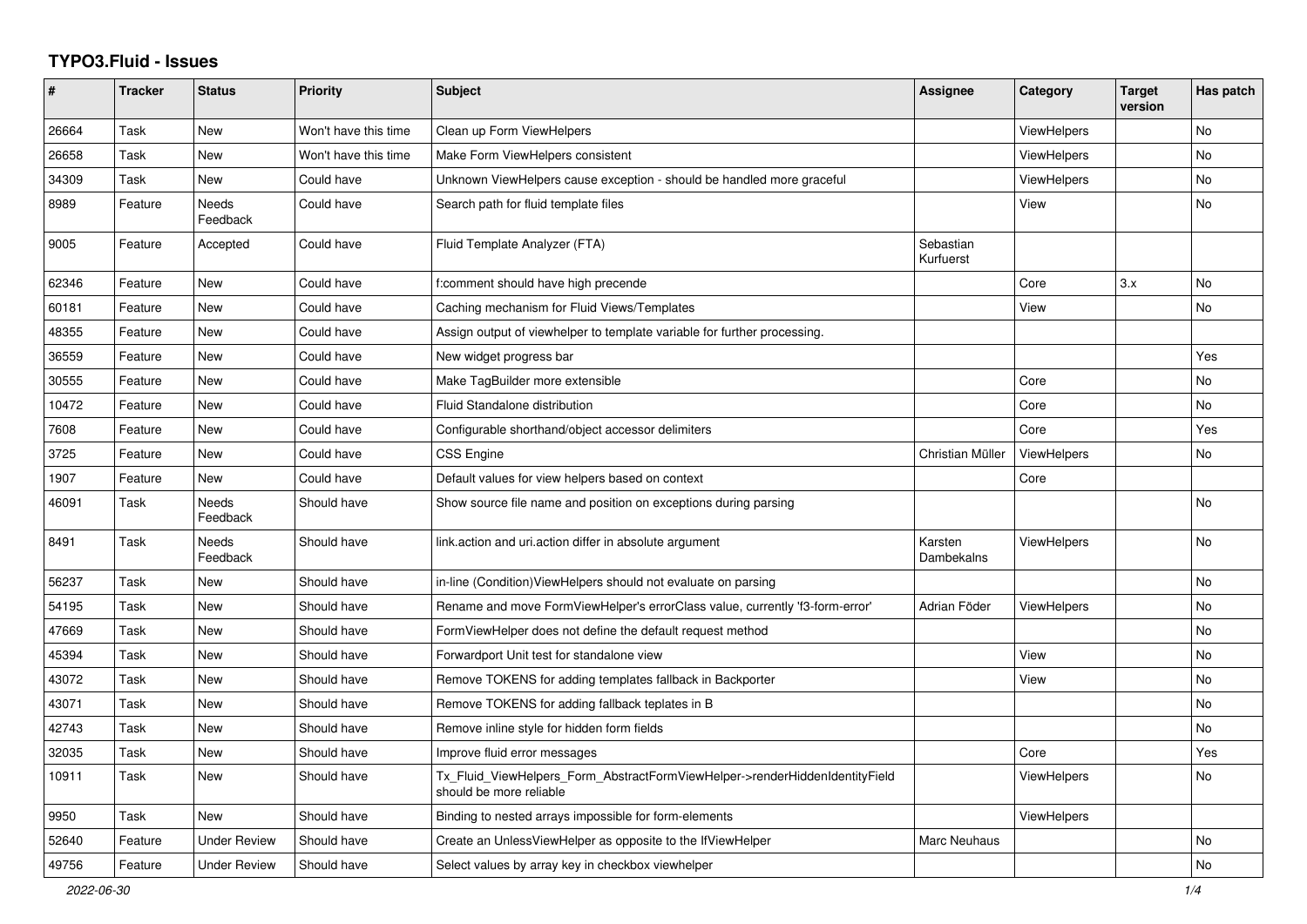| $\sharp$ | <b>Tracker</b> | <b>Status</b>            | <b>Priority</b> | Subject                                                                                       | <b>Assignee</b>        | Category    | <b>Target</b><br>version | Has patch |
|----------|----------------|--------------------------|-----------------|-----------------------------------------------------------------------------------------------|------------------------|-------------|--------------------------|-----------|
| 46257    | Feature        | <b>Under Review</b>      | Should have     | Add escape sequence support for Fluid                                                         |                        | Core        |                          | <b>No</b> |
| 43346    | Feature        | <b>Under Review</b>      | Should have     | Allow property mapping configuration via template                                             | Karsten<br>Dambekalns  | ViewHelpers | 2.1                      | No        |
| 45345    | Feature        | <b>Needs</b><br>Feedback | Should have     | Easy to use comments for fluid that won't show in output                                      |                        |             |                          |           |
| 33394    | Feature        | <b>Needs</b><br>Feedback | Should have     | Logical expression parser for BooleanNode                                                     | <b>Tobias Liebig</b>   | Core        |                          | <b>No</b> |
| 3291     | Feature        | Needs<br>Feedback        | Should have     | Cacheable viewhelpers                                                                         |                        |             |                          | <b>No</b> |
| 5933     | Feature        | Accepted                 | Should have     | Optional section rendering                                                                    | Sebastian<br>Kurfuerst | ViewHelpers |                          | <b>No</b> |
| 60271    | Feature        | New                      | Should have     | Paginate viewhelper, should also support arrays                                               |                        |             |                          | No        |
| 60003    | Feature        | New                      | Should have     | Add required-Attribute to f:form.password                                                     |                        | ViewHelpers |                          | No        |
| 51277    | Feature        | New                      | Should have     | ViewHelper context should be aware of actual file occurrence                                  |                        |             |                          | No        |
| 46545    | Feature        | New                      | Should have     | Better support for arrays in options of SelectViewHelper                                      |                        |             |                          | No        |
| 45153    | Feature        | New                      | Should have     | f:be.menus.actionMenuItem - Detection of the current select option is insufficient            |                        |             |                          | No        |
| 42397    | Feature        | New                      | Should have     | Missing viewhelper for general links                                                          |                        |             |                          | No        |
| 40081    | Feature        | New                      | Should have     | Allow assigned variables as keys in arrays                                                    |                        |             |                          | No        |
| 39936    | Feature        | New                      | Should have     | registerTagAttribute should handle default values                                             |                        | ViewHelpers |                          | No        |
| 38130    | Feature        | New                      | Should have     | Checkboxes and multiple select fields should have an assignable default value                 |                        |             |                          | No        |
| 37095    | Feature        | New                      | Should have     | It should be possible to set a different template on a Fluid TemplateView inside an<br>action | Christopher<br>Hlubek  |             |                          | No        |
| 36410    | Feature        | New                      | Should have     | Allow templates to send arguments back to layout                                              |                        | ViewHelpers |                          | No        |
| 33215    | Feature        | New                      | Should have     | RFC: Dynamic values in ObjectAccess paths                                                     |                        |             |                          | No        |
| 31955    | Feature        | New                      | Should have     | f:uri.widget                                                                                  |                        | Widgets     |                          | No        |
| 9514     | Feature        | New                      | Should have     | Support explicit Array Arguments for ViewHelpers                                              |                        |             |                          |           |
| 4704     | Feature        | New                      | Should have     | Improve parsing exception messages                                                            |                        | Core        |                          |           |
| 65424    | Bug            | <b>Under Review</b>      | Should have     | SelectViewHelper must respect option(Value Label)Field for arrays                             |                        | ViewHelpers |                          | No        |
| 55008    | Bug            | Under Review             | Should have     | Interceptors should be used in Partials                                                       | Christian Müller       |             |                          | No        |
| 53806    | <b>Bug</b>     | <b>Under Review</b>      | Should have     | Paginate widget maximumNumberOfLinks rendering wrong number of links                          | Bastian<br>Waidelich   | Widgets     |                          | No        |
| 52536    | <b>Bug</b>     | <b>Under Review</b>      | Should have     | Errorclass not set if no property-attribute set                                               |                        |             |                          |           |
| 50888    | <b>Bug</b>     | <b>Under Review</b>      | Should have     | WSOD by changing name of section and if Fluid caches are generated                            |                        |             |                          | No        |
| 47006    | <b>Bug</b>     | <b>Under Review</b>      | Should have     | widget identifier are not unique                                                              |                        |             |                          | No        |
| 44234    | <b>Bug</b>     | <b>Under Review</b>      | Should have     | selectViewHelper's sorting does not respect locale collation                                  |                        | ViewHelpers | 2.1                      | No        |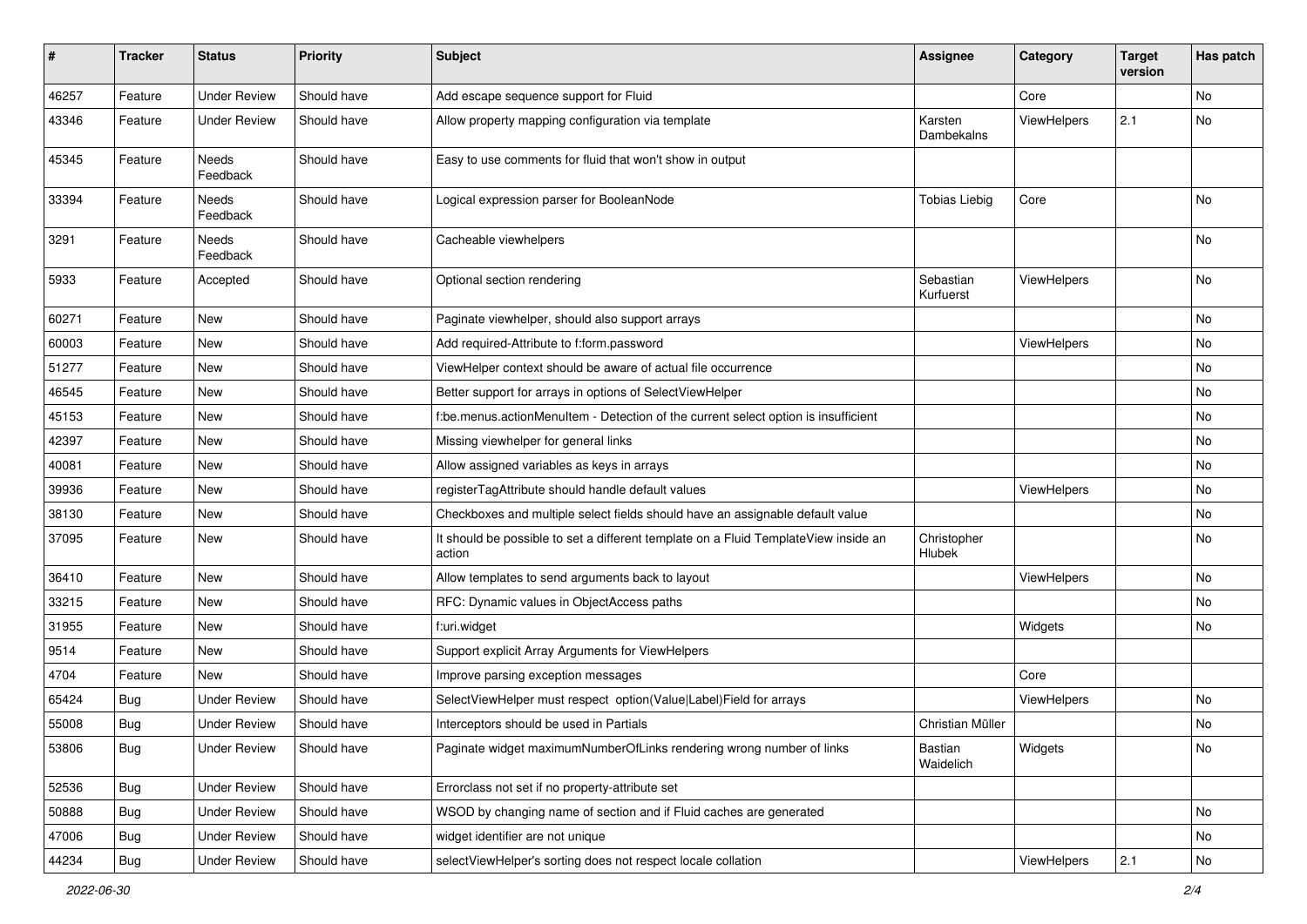| #     | <b>Tracker</b> | <b>Status</b>       | <b>Priority</b> | <b>Subject</b>                                                                                              | Assignee                    | Category           | <b>Target</b><br>version | Has patch      |
|-------|----------------|---------------------|-----------------|-------------------------------------------------------------------------------------------------------------|-----------------------------|--------------------|--------------------------|----------------|
| 40998 | <b>Bug</b>     | <b>Under Review</b> | Should have     | Missing parent request namespaces in form field name prefix                                                 | Sebastian<br>Kurfuerst      | ViewHelpers        | 1.1.1                    | <b>No</b>      |
| 34682 | Bug            | <b>Under Review</b> | Should have     | Radio Button missing checked on validation error                                                            |                             | <b>ViewHelpers</b> |                          | No             |
| 58862 | <b>Bug</b>     | Needs<br>Feedback   | Should have     | FormViewHelper doesn't accept NULL as value for \$arguments                                                 | <b>Bastian</b><br>Waidelich | <b>ViewHelpers</b> |                          | Yes            |
| 46289 | Bug            | Needs<br>Feedback   | Should have     | Enable Escaping Interceptor in XML request format                                                           |                             | View               | 2.0.1                    | No             |
| 36662 | Bug            | Needs<br>Feedback   | Should have     | Checked state isn't always correct when property is collection                                              | Kevin Ulrich<br>Moschallski | <b>ViewHelpers</b> | 1.1.1                    | No             |
| 28551 | Bug            | Accepted            | Should have     | (v4) backport VHTest                                                                                        | Sebastian<br>Kurfuerst      |                    |                          | No             |
| 58983 | Bug            | New                 | Should have     | format.date does not respect linebreaks and throws exception                                                |                             |                    |                          | No             |
| 58921 | Bug            | New                 | Should have     | f:form.* VHs crash if NOT inside f:form but followed by f:form                                              |                             |                    |                          | No             |
| 54284 | Bug            | New                 | Should have     | Default Option for Switch/Case VH                                                                           |                             | <b>ViewHelpers</b> |                          | No             |
| 52591 | Bug            | New                 | Should have     | The Pagination Widget broken for joined objects                                                             |                             |                    |                          | No             |
| 52419 | Bug            | New                 | Should have     | Wrong PHPDocs notation for default value inline f:translate viewhelper                                      |                             |                    | 2.0                      | No             |
| 49600 | Bug            | New                 | Should have     | f:form tag shown as a HTML on frontend                                                                      |                             | <b>ViewHelpers</b> |                          | No             |
| 39990 | <b>Bug</b>     | New                 | Should have     | Same form twice in one template: hidden fields for empty values are only rendered<br>once                   |                             | Core               |                          | No             |
| 37619 | Bug            | New                 | Should have     | Fatal Error when using variable in name attribute of Section ViewHelper                                     |                             | ViewHelpers        |                          | No             |
| 36655 | <b>Bug</b>     | <b>New</b>          | Should have     | <b>Pagination Links</b>                                                                                     |                             | Widgets            |                          | No             |
| 30937 | <b>Bug</b>     | <b>New</b>          | Should have     | CropViewHelper stringToTruncate can't be supplied so it can't be easily extended                            |                             | ViewHelpers        |                          | Yes            |
| 28554 | Bug            | <b>New</b>          | Should have     | (v4) implement feature flag to disable caching                                                              |                             |                    |                          | No.            |
| 28553 | Bug            | <b>New</b>          | Should have     | improve XHProf test setup                                                                                   |                             |                    |                          | N <sub>o</sub> |
| 28552 | Bug            | <b>New</b>          | Should have     | (v5) write ViewHelper test for compiled run; adjust functional test to do two passes<br>(uncached & cached) |                             |                    |                          | No             |
| 28550 | Bug            | New                 | Should have     | (v4) make widgets cacheable, i.e. not implement childnodeaccess interface                                   |                             |                    |                          | No             |
| 28549 | Bug            | New                 | Should have     | make widgets cacheable, i.e. not implement childnodeaccess interface                                        |                             |                    |                          | No             |
| 13045 | Bug            | New                 | Should have     | Entity decode of strings are different between if-conditions and output of variable                         |                             |                    |                          |                |
| 12863 | Bug            | New                 | Should have     | Attributes of a viewhelper can't contain a '-'                                                              | Sebastian<br>Kurfuerst      | Core               |                          | No             |
| 8648  | <b>Bug</b>     | <b>New</b>          | Should have     | format.crop ViewHelper should support all features of the crop stdWrap function                             |                             | ViewHelpers        |                          | No             |
| 3481  | Bug            | New                 | Should have     | Use ViewHelperVariableContainer in PostParseFacet                                                           |                             | Core               |                          | No             |
| 5636  | Task           | <b>Under Review</b> | Must have       | Form RadioViewHelper and CheckBoxViewHelper miss check for existing object<br>before it is accessed.        |                             |                    |                          | No             |